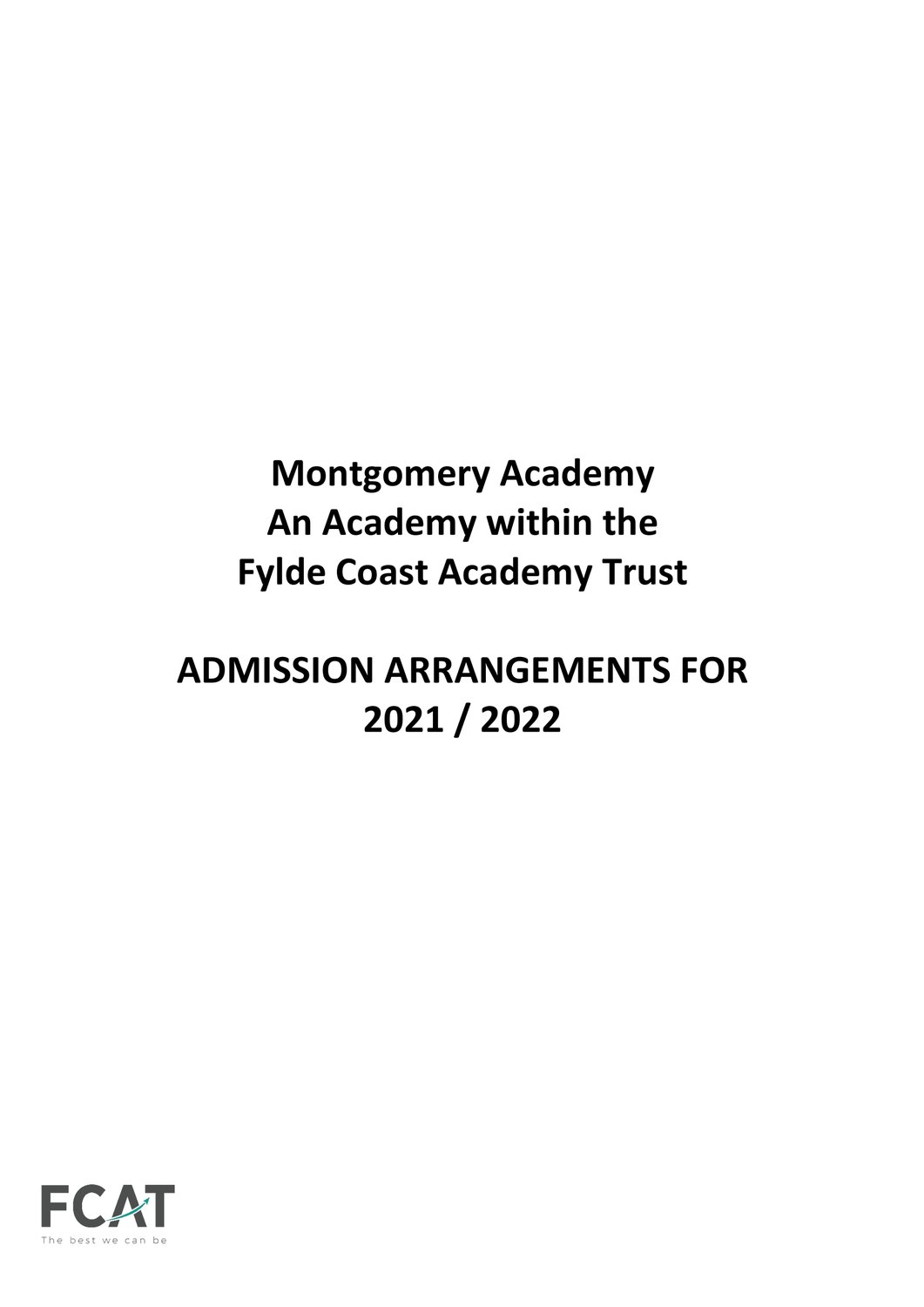*Fylde Coast Academy Trust (FCAT) is the admission authority for the academies within the Trust and the allocation of school places has been delegated to the Local Authority School Admissions Team, in line with the FCAT admissions criteria.*

Montgomery Academy operates an equal preference scheme and welcomes all children.

The planned admission number for 2021/22 is 250.

#### **Application Procedures**

Applications must be made using the Common Application Form which will be made available by the Local Authority's School Admissions Team. Applications can also be made online via the Local Authority's website: www.blackpool.gov.uk/schooladmissions

Applications must be made direct to the Local Authority no later than the **31st October 2020**.

All places will be offered by the Local Authority's School Admissions Team on behalf of FCAT within the secondary co-ordinated admissions scheme operational in the Local Authority's area.

You must apply to the authority where you live. If you are unsure, for example if you live near council boundaries, it is whichever Local Authority you pay your council tax to. You can apply for a primary school in any area, but you must apply to your home authority.

If you live outside Blackpool, you can apply online at Lancashire County Council School Admissions.

All places will be offered by the Local Authority on behalf of FCAT, within the primary / secondary coordinated admissions scheme operational in the Local Authority's area. The national offer date for admissions to Year 7 will be the **1st March 2021.**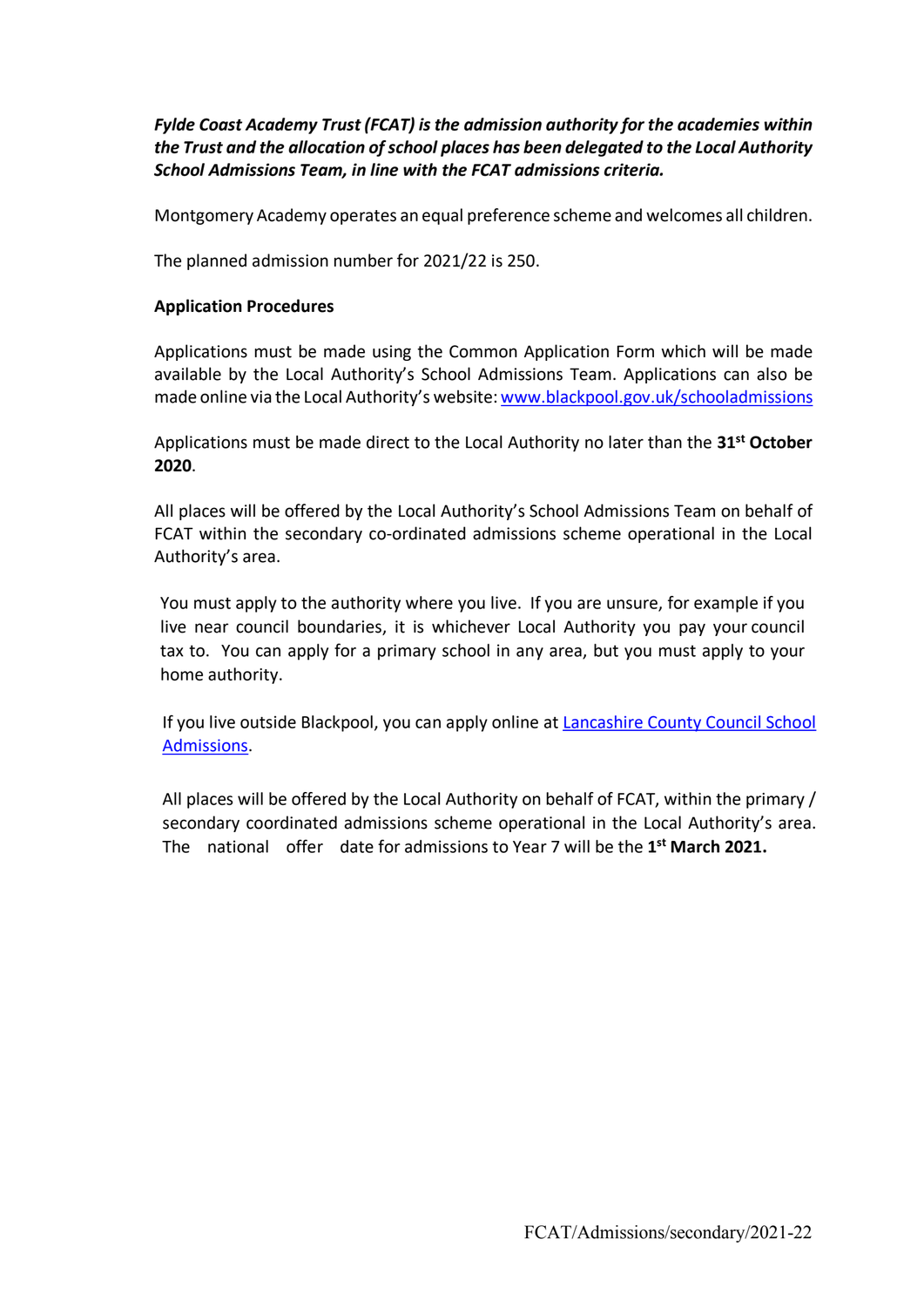# **Oversubscription Criteria**

If your child has a Statement of Special Educational Needs or Educational Health Care Plan which names this school, then the school must give your child a place. If you apply for a place in the middle of the school year, the school must give your child a place straightaway, even if classes are full.

Where the number of applications for admission is greater than the published admission number, applications will be considered against the criteria set out below. After the admission of students with a Statement of Special Educational Needs or Education and Health Care Plan where Montgomery Academy is named, the criteria will be applied in the order in which they are set out below:

- 1. **Looked after children** and previously looked after children. This includes any "looked after child" and any child who was previously looked after but immediately after being looked after became subject to an adoption, residence or special guardianship order. This criterion will also apply to children who were previously in state care outside of England and have ceased to be in state care as they have been adopted. This is in accordance with advice from the Minister of State for Schools.
- 2. **Medical, Social or Welfare reasons**. Where there are exceptional serious, sensitive and compelling circumstances that are directly relevant to the academy, priority may be given. Professional evidence to demonstrate exceptional or compelling reasons why only this academy can cater for a particular child's needs on any of these grounds must be provided with the application. The evidence must set out the reasons and level of risk to the child or family and why the academy is the only suitable school; plus any difficulties which would arise if the child had to attend an alternative school.

It should be noted that all schools can make provision for special educational needs, and can also manage common conditions e.g. asthma, epilepsy and diabetes.

Only exceptional reasons directly relevant to the academy will be considered. Priority will be given to the child only if the submitted evidence unequivocally proves the circumstances and demonstrates why any alternative school would be unsuitable. Parents are responsible for providing the evidence.

- 3. **Children who will have a sibling** in attendance at Montgomery Academy at the time of transfer. The term "sibling" includes stepchildren, half brothers and sisters and adopted and foster children who are living with the same family at the same address.
- 4. **The children of staff** who have been employed by Montgomery Academy for two or more years, or who meet a skills shortage.
- 5. **All other pupils** with priority given to those that live nearest to Montgomery Academy. The measurement will be taken in a straight line from the centre point of the residence to the centre point of the Academy, using the Local Authority's geographical information system (GIS). This will normally be the one where the child wakes up for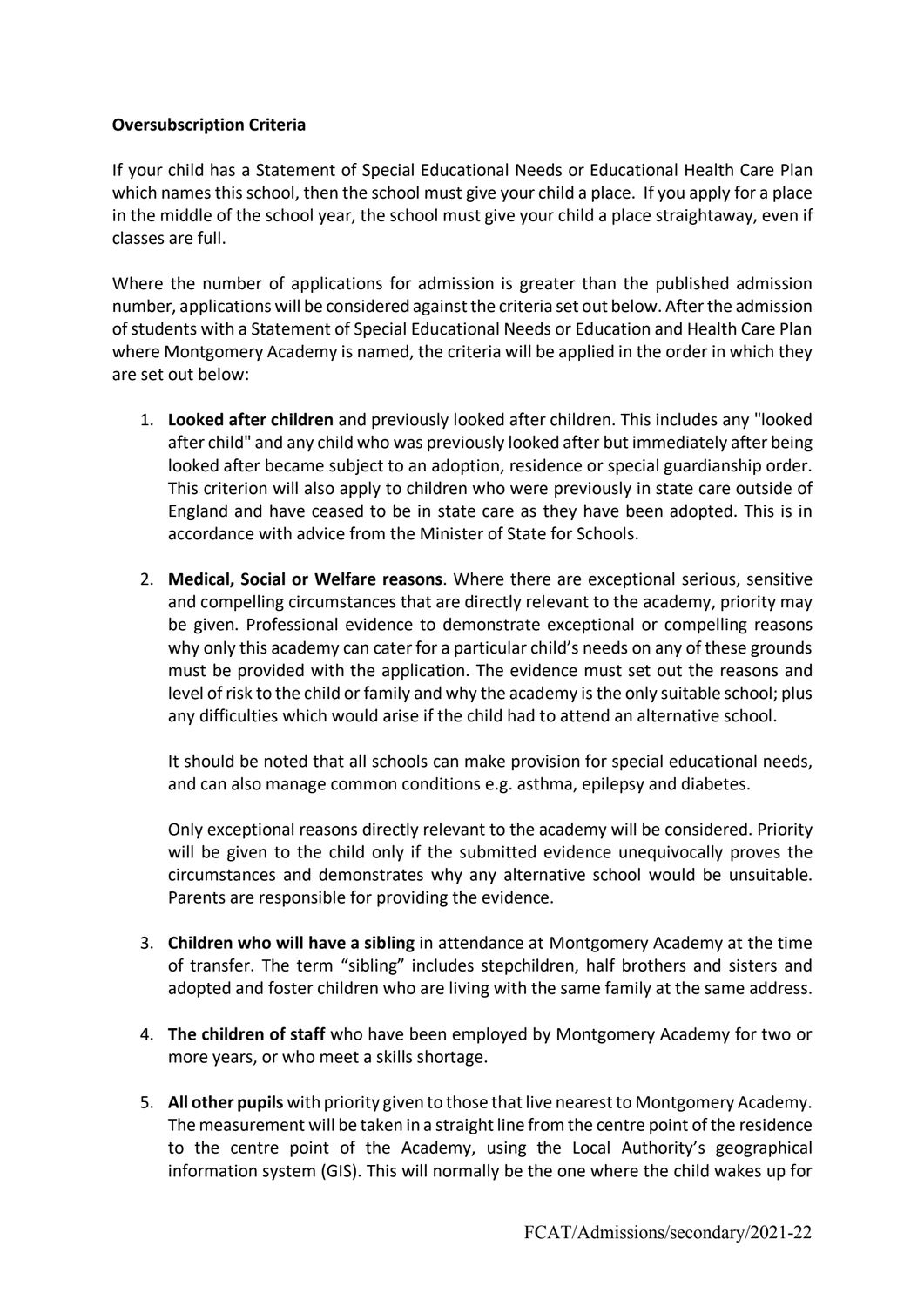the majority of school days (Monday to Friday). Proof of residence may be requested at any time throughout the admissions process.

#### **Tie Break**

Where there is oversubscription within any of the determined criteria, then priority for places will be decided in a straight line distance measure, (home to academy,) using the local authority's measuring system. The nearest to the academy will have priority for admission.

**There will be a right of appeal to an Independent Appeals Panel for external applicants refused admission. Parents have 20 school days to compile and lodge hearings.**

### **Late Applications**

Applications received after the published closing date will be treated as late applications.

Only in exceptional circumstances, and where appropriate evidence is provided, will those applications received after the closing date (but before offers of places have been made) be considered concurrently with those applications received on time.

The circumstances which might justify a late application include, but are not restricted to, the illness of a single parent/carer which might have reasonably impinged upon their ability to submit an application on time or where a family has just moved into the area.

### **Change of Preference**

You can only request a change of preference up until the closing date – you must put this in writing. Once an application has been submitted, and the closing date has passed, a change of preference can only be actioned if there is a significant change in circumstances, i.e. a house move.

**You will be unable to access the online system after the closing date**. Any requests for a change of preference should be made in writing, but evidence must be provided to demonstrate the reasons for your changes.

#### **Fraudulent Applications**

If it is found that a child has been allocated a place due to misleading information having been provided, for example an incorrect address, then the offer of a place may be withdrawn and the offer of an alternative school will be made by the Local Authority

#### **Waiting Lists**

Waiting lists will be set up in the week following the notification being sent to parents. As places become available, the child highest on the waiting list will be offered the place. This is not dependent on whether an appeal has been submitted.